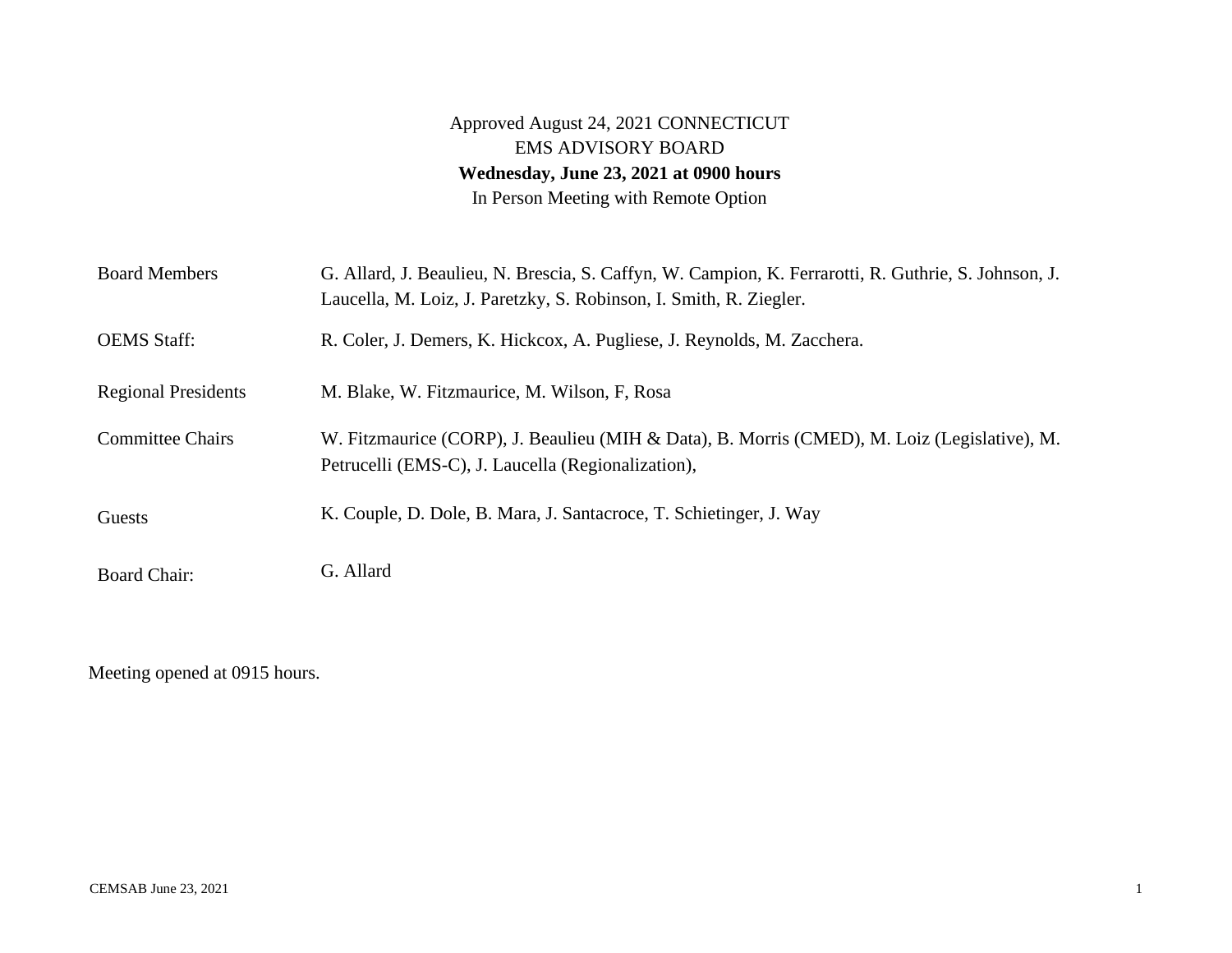| <b>TOPIC</b>                                            | <b>DISCUSSION LED BY:</b> | <b>DISCUSSION</b>                                                                                                                                                                                                                                                                    | <b>ACTION</b>                                    |
|---------------------------------------------------------|---------------------------|--------------------------------------------------------------------------------------------------------------------------------------------------------------------------------------------------------------------------------------------------------------------------------------|--------------------------------------------------|
| <b>Moment of Silence</b><br>for Lost EMS<br>Providers   | Stephen Johnson           | • Discussion regarding cards, decided that name and<br>card will be sent to most recent/longest tenured service<br>and family if that information is available.<br>• Keith Cooper - Williamsville Fire Engine Company,<br>Killingly.                                                 | None required.                                   |
| <b>Meeting Minutes</b><br>from May 26, 2021<br>meeting. | G. Allard                 | Accepted as written.<br>$\bullet$                                                                                                                                                                                                                                                    | Motion to accept May 26,<br>2021 meeting minutes |
|                                                         |                           |                                                                                                                                                                                                                                                                                      | $1st$ W. Fitzmaurice and $2nd$ J.<br>Laucella    |
|                                                         |                           |                                                                                                                                                                                                                                                                                      | Motion passed unanimously.                       |
| Public comment                                          | D. Dole                   | ET3 and paramedicine; concerns of paramedic's<br>$\bullet$<br>ability to work at standbys outside of their service,<br>suggested a "Standby Medical Control." Ralf<br>discussed regulations and statutes concerning medical<br>control, PSA, and first aid services vs. freelancing. |                                                  |
| <b>Special Presentation</b>                             | No presentation.          |                                                                                                                                                                                                                                                                                      |                                                  |
| Chair's Report                                          | G. Allard                 | • Time is now to submit interest in leadership role on<br>the Board.<br>• Treat and no transport rates reminder. Led to<br>discussion on treat and no transport policies and<br>processes.                                                                                           |                                                  |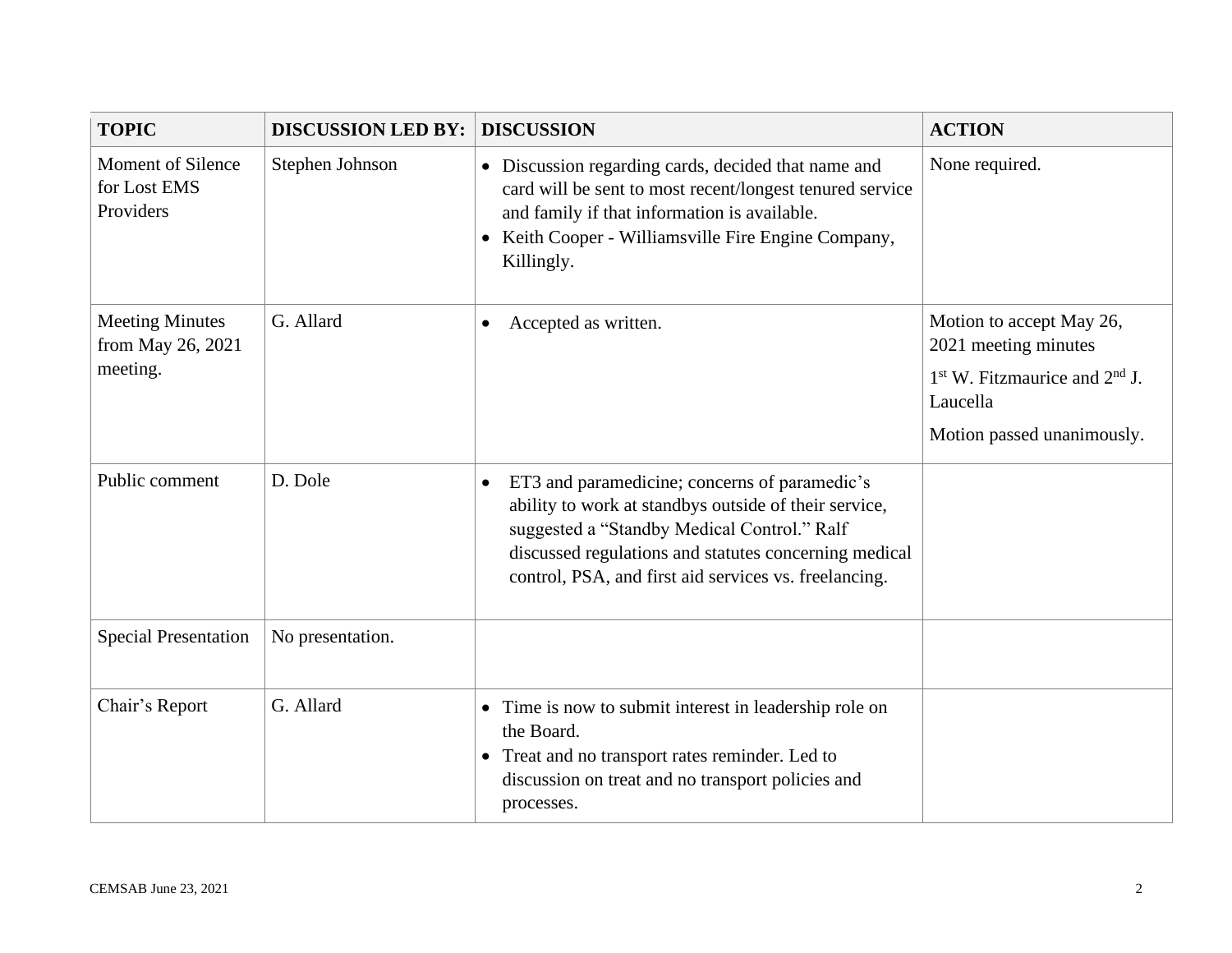| <b>TOPIC</b>                                                                          | <b>DISCUSSION LED BY:</b> | <b>DISCUSSION</b>                                                                                                                                                                                                                                                                                                                                    | <b>ACTION</b>  |
|---------------------------------------------------------------------------------------|---------------------------|------------------------------------------------------------------------------------------------------------------------------------------------------------------------------------------------------------------------------------------------------------------------------------------------------------------------------------------------------|----------------|
|                                                                                       |                           | • Discussion of lift assists at nursing homes and assisted<br>living.<br>• Medicaid reimbursement rate increases.<br>July and August meetings are remote.<br>$\bullet$                                                                                                                                                                               |                |
| <b>OEMS</b> written<br>reported submitted<br>for June 2021                            | R. Coler for DPH-OEMS     | • Discussion of written report.<br>Close to hire of a new data person/epidemiologist.<br>Discussion of grants for SWORD and expanding<br>services of EMS to distribute Narcan.<br>Reviewing trauma data vendors.<br>$\bullet$                                                                                                                        | None required. |
| <b>EMSC</b> Report.                                                                   | M. Petrucelli for EMSC    | Targeted issues PECC Grant, looking for an EMS<br>$\bullet$<br>agency to join and make a two year commitment and<br>quarterly simulations. Contact Mark Cicero<br>$(mark.cicero@yale.edu)$ for more information.<br>EMSC is willing to come out to EMS agencies and<br>$\bullet$<br>conduct free training: SIMS, BLS 1-hour airway<br>CME, and PEPP. | None required. |
| <b>Breakout Session</b>                                                               | G. Allard                 | Brief update on law enforcement interaction with<br>EMS and patients, awaiting response from interested<br>parties and organizations.                                                                                                                                                                                                                | None required. |
| <b>Committee Reports:</b><br><b>CEMSMAC</b> minutes<br>submitted for June<br>10, 2021 | N/A                       | • No report.                                                                                                                                                                                                                                                                                                                                         | None required. |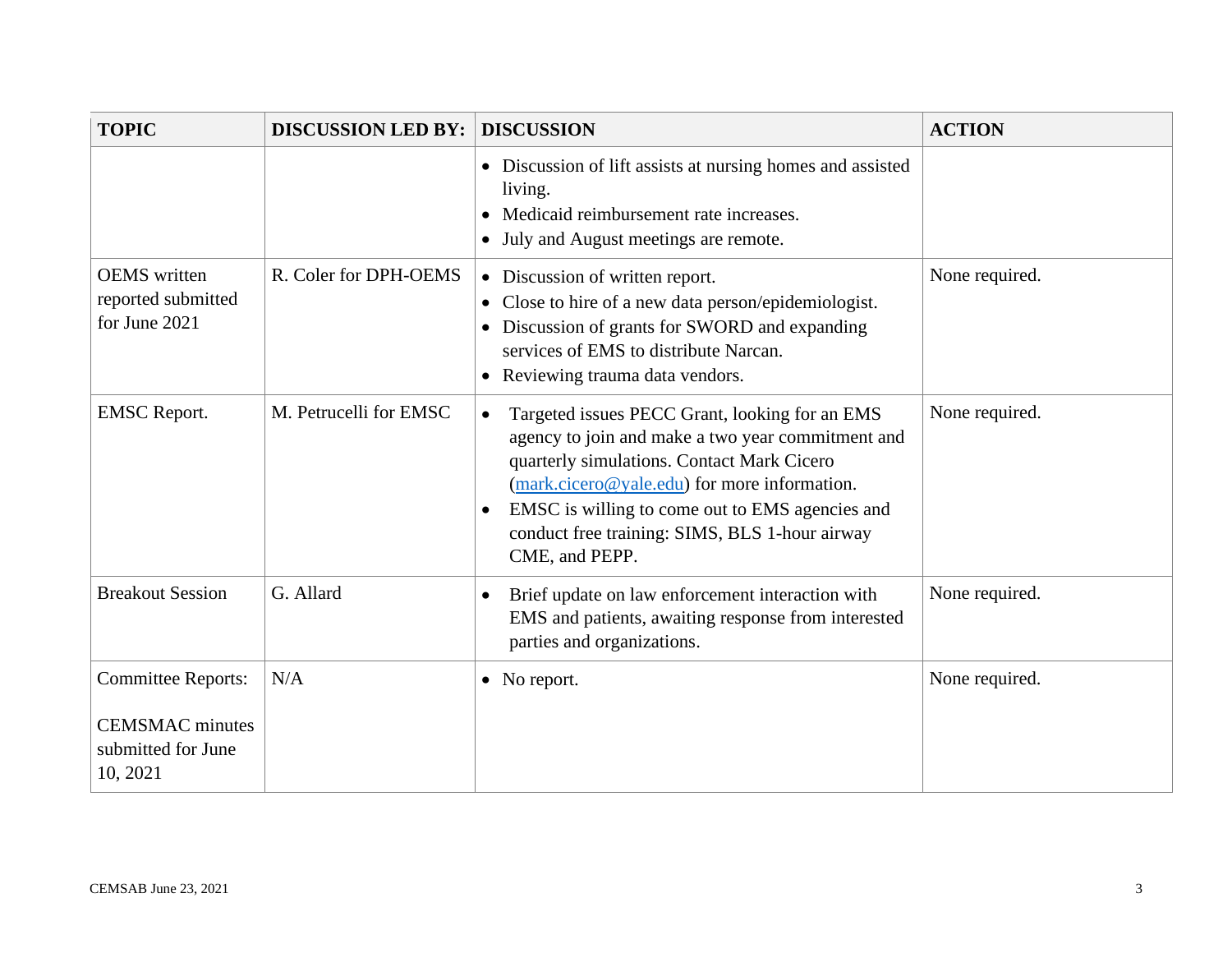| <b>TOPIC</b>                                                                               | <b>DISCUSSION LED BY:</b> | <b>DISCUSSION</b>                                                                                                                                                                                                                                                                                                                                                 | <b>ACTION</b>                                    |
|--------------------------------------------------------------------------------------------|---------------------------|-------------------------------------------------------------------------------------------------------------------------------------------------------------------------------------------------------------------------------------------------------------------------------------------------------------------------------------------------------------------|--------------------------------------------------|
| <b>CMED</b> and SIEC<br>Committee<br><b>CMED Minutes</b><br>submitted for May<br>12, 2021  | <b>B.</b> Morris          | • Expansion of 700 and 800 mHz system for better<br>coverage.<br><b>EMS</b> Communications Directory revision is<br>$\bullet$<br>underway.                                                                                                                                                                                                                        | None required.                                   |
| Council of Regional<br>Presidents (CORP)                                                   | W. Fitzmaurice            | Meeting today immediately following CEMSAB<br>$\bullet$<br>meeting.<br>CT EMS Awards nominations ongoing, currently<br>$\bullet$<br>approximately six nominations, would like to see that<br>number increase. Nominations are still open.<br>Award presented to R. Coler on behalf of OEMS for<br>$\bullet$<br>all the support provided during COVID-19 pandemic. | Please make nominations at<br>ctemscouncils.org. |
| Data Committee                                                                             | J. Beaulieu               | • Still looking for a new committee chair.                                                                                                                                                                                                                                                                                                                        | None required.                                   |
| <b>Education</b> and<br><b>Training Committee</b><br>Minutes submitted<br>for May 18, 2021 | N/A                       | • No report.                                                                                                                                                                                                                                                                                                                                                      | None required.                                   |
| <b>Health and Wellness</b><br>Committee                                                    | K. Ferrarotti             | • No report.                                                                                                                                                                                                                                                                                                                                                      | None required.                                   |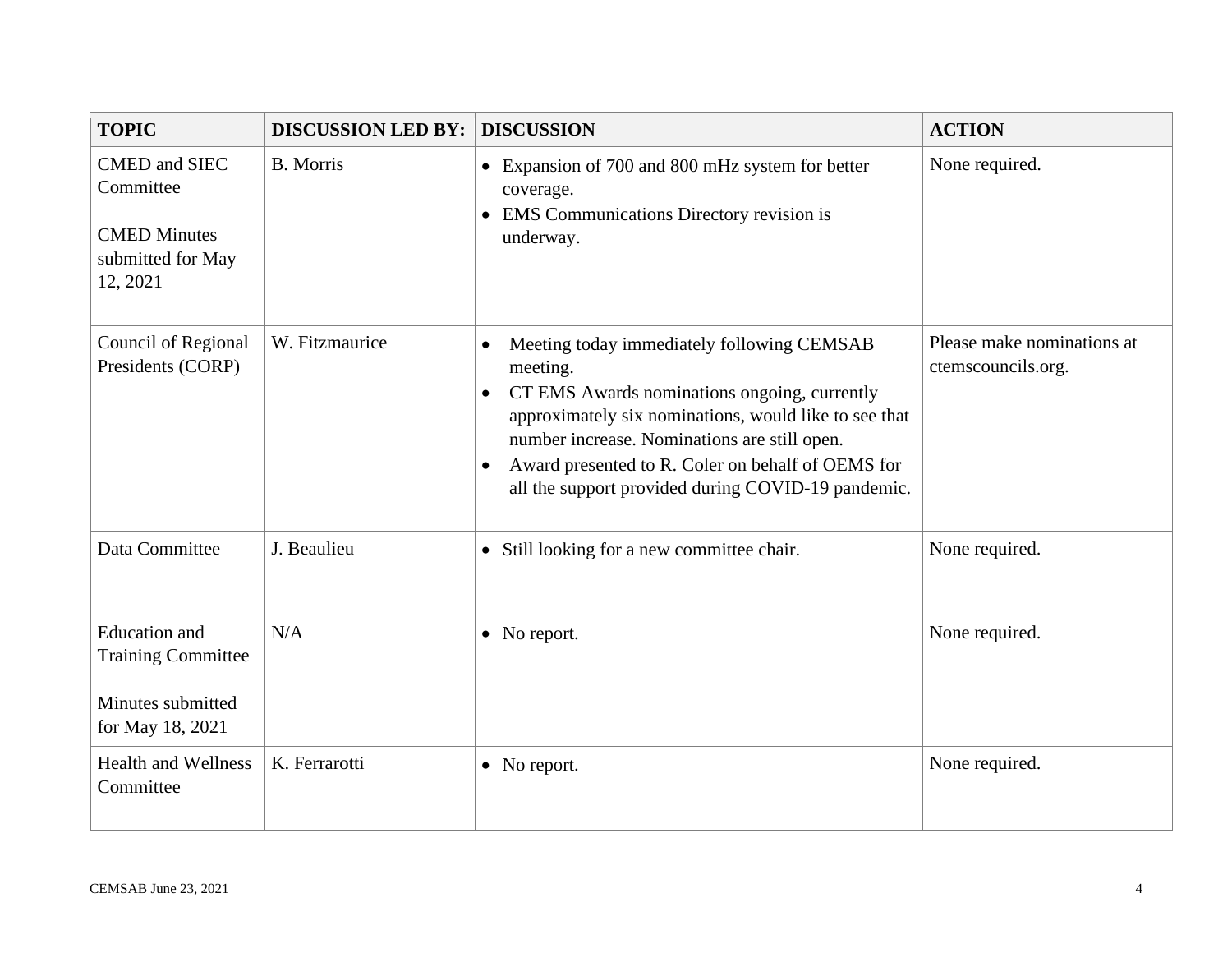| <b>TOPIC</b>                                               | <b>DISCUSSION LED BY:</b> | <b>DISCUSSION</b>                                                                                                                                                                                                                  | <b>ACTION</b>               |
|------------------------------------------------------------|---------------------------|------------------------------------------------------------------------------------------------------------------------------------------------------------------------------------------------------------------------------------|-----------------------------|
| Minutes submitted<br>for June 11, 2021                     |                           |                                                                                                                                                                                                                                    |                             |
| Legislative<br>Committee                                   | M. Loiz                   | • Outcome of HB 6666.<br>• Involvement of EMS representative at the fire/EMS<br>caucus.<br>• Discussion of EMR/paramedic crew configuration.<br>Discussion of items of legislative interests for the next<br>$\bullet$<br>session. | Next meeting July 15, 2021. |
| Mobile Integrated<br>Healthcare<br>Committee               | J. Beaulieu               | • No report.                                                                                                                                                                                                                       | Next meeting June 24, 2021. |
| Nominating and<br>Membership<br>Committee                  | No report.                | No report.<br>$\bullet$                                                                                                                                                                                                            | None required.              |
| Regional<br>Preparedness and<br>Collaboration<br>Committee | J. Laucella               | • Forward movement of patient plan.<br>• Meeting with CORP today to discuss liaison role to<br>Regional Preparedness and Collaboration to discuss<br>how to better coordinate within regions.                                      | None required.              |
| <b>Trauma Committee</b>                                    | N/A                       | • No report.                                                                                                                                                                                                                       | None required.              |
| <b>Action Items</b>                                        | N/A                       | None.                                                                                                                                                                                                                              |                             |